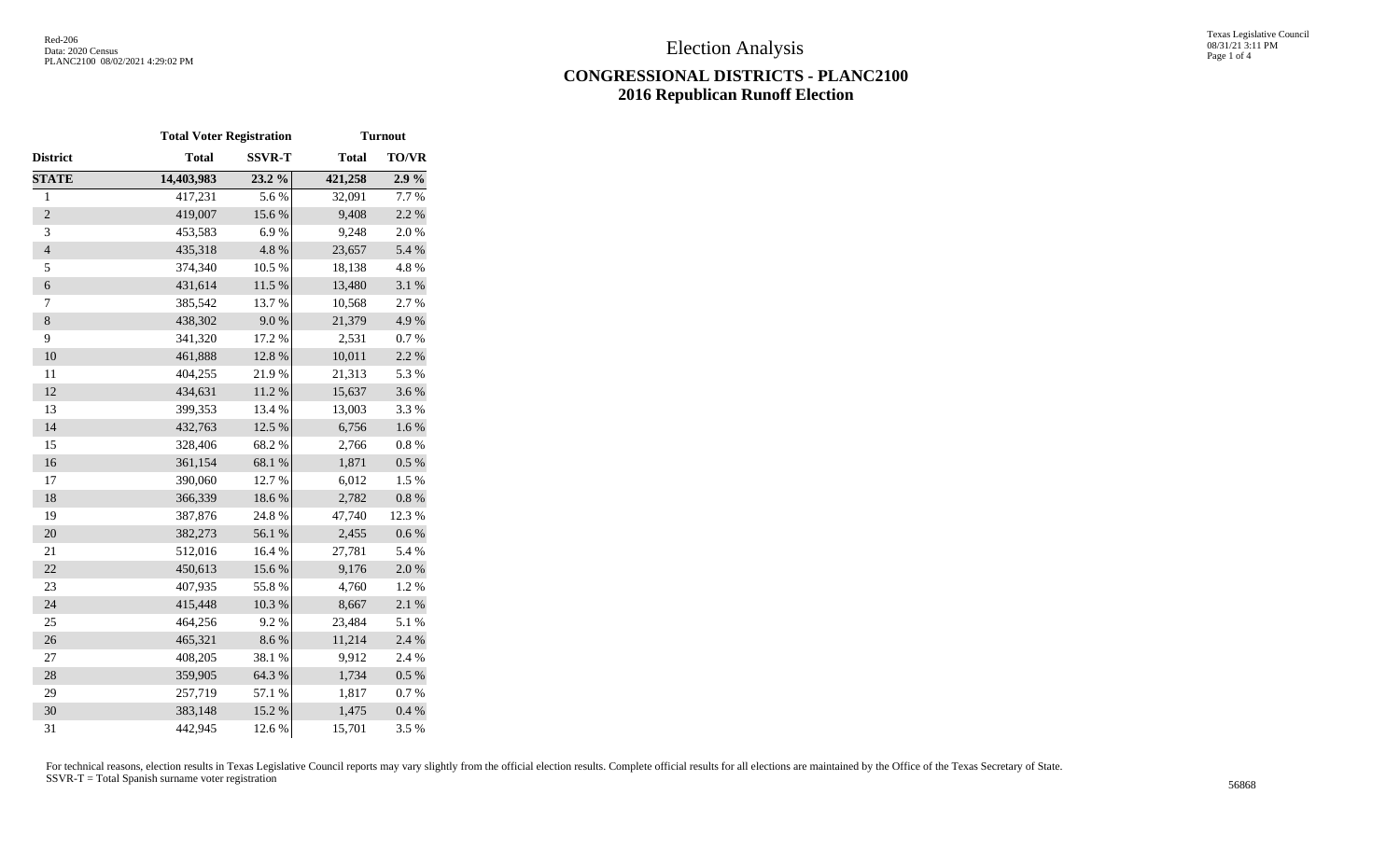Election Analysis

Texas Legislative Council 08/31/21 3:11 PM Page 2 of 4

## **CONGRESSIONAL DISTRICTS - PLANC2100 2016 Republican Runoff Election**

|                 | <b>Total Voter Registration</b> |               | <b>Turnout</b> |              |  |  |
|-----------------|---------------------------------|---------------|----------------|--------------|--|--|
| <b>District</b> | <b>Total</b>                    | <b>SSVR-T</b> | <b>Total</b>   | <b>TO/VR</b> |  |  |
| 32              | 416,488                         | 10.4%         | 5,239          | 1.3%         |  |  |
| 33              | 251,042                         | 38.8%         | 1,874          | 0.7%         |  |  |
| 34              | 341,943                         | 74.3 %        | 3,855          | 1.1%         |  |  |
| 35              | 361,261                         | 44.1 %        | 3,377          | 0.9%         |  |  |
| 36              | 420,483                         | 11.3 %        | 20,346         | 4.8%         |  |  |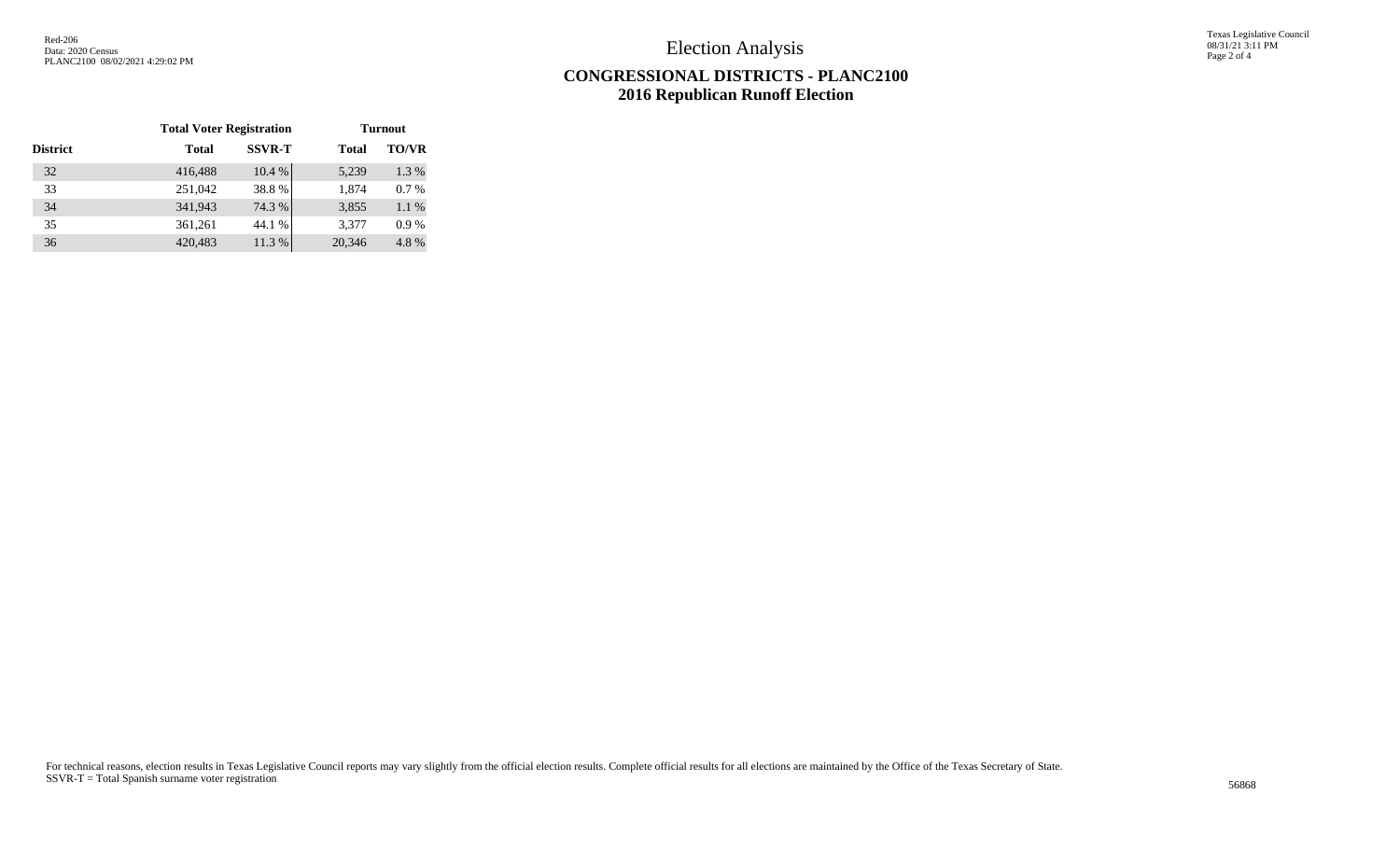Election Analysis

## **CONGRESSIONAL DISTRICTS - PLANC2100 2016 Republican Runoff Election**

|                 | <b>RR COMM1</b>    |        |         |        |               | CCA <sub>2</sub> |                |                  |                | CCA <sub>5</sub> |                |           |  |
|-----------------|--------------------|--------|---------|--------|---------------|------------------|----------------|------------------|----------------|------------------|----------------|-----------|--|
| <b>District</b> | <b>Christian-R</b> |        | Gates-R |        |               | Keel-R           |                | <b>Wheless-R</b> |                | <b>Walker-R</b>  |                | Webster-R |  |
| <b>STATE</b>    | 192,827 50.9 %     |        | 185,908 | 49.1 % | 185,861 51.0% |                  | 178,911 49.0 % |                  | 208,723 58.2 % |                  | 150,170 41.8 % |           |  |
|                 | 20,531             | 71.1 % | 8,349   | 28.9%  | 12.405        | 46.8%            | 14,121         | 53.2 %           | 15,944         | 61.1%            | 10,169         | 38.9%     |  |
| $\sqrt{2}$      | 3,148              | 34.3 % | 6,042   | 65.7%  | 4,980         | 54.3 %           | 4,194          | 45.7%            | 2,956          | 33.0%            | 6,004          | 67.0%     |  |
| 3               | 4,061              | 48.0%  | 4,391   | 52.0%  | 2,506         | 28.5 %           | 6,290          | 71.5 %           | 3,582          | 42.9%            | 4,777          | 57.1 %    |  |
| $\overline{4}$  | 12,517             | 60.8%  | 8,056   | 39.2%  | 9,027         | 45.7%            | 10,708         | 54.3%            | 11,615         | 59.7%            | 7,835          | 40.3 %    |  |
| 5               | 8,313              | 55.2%  | 6,757   | 44.8%  | 7,147         | 49.3%            | 7,346          | 50.7%            | 8,904          | 63.0%            | 5,239          | 37.0%     |  |
| 6               | 6,158              | 53.2 % | 5,425   | 46.8%  | 5,493         | 49.2%            | 5,663          | 50.8%            | 6,348          | 57.6 %           | 4,675          | 42.4 %    |  |
| $\tau$          | 3,590              | 35.3%  | 6,590   | 64.7%  | 6,003         | 58.9%            | 4,187          | 41.1%            | 3,462          | 35.2 %           | 6,378          | 64.8%     |  |
| 8               | 9,017              | 47.1 % | 10,119  | 52.9%  | 9,909         | 53.9%            | 8,476          | 46.1%            | 10,022         | 55.8%            | 7,930          | 44.2 %    |  |
| 9               | 677                | 27.2 % | 1,808   | 72.8%  | 1,066         | 43.7 %           | 1,372          | 56.3%            | 925            | 38.3%            | 1,490          | 61.7%     |  |
| 10              | 3,498              | 37.5 % | 5,826   | 62.5 % | 4,995         | 56.2%            | 3,897          | 43.8%            | 4,490          | 51.4 %           | 4,239          | 48.6%     |  |
| 11              | 9,804              | 50.0%  | 9,816   | 50.0%  | 9,476         | 50.4 %           | 9,316          | 49.6%            | 12,201         | 65.5 %           | 6,415          | 34.5 %    |  |
| 12              | 7,981              | 56.9%  | 6,045   | 43.1 % | 6,362         | 47.5 %           | 7,038          | 52.5 %           | 7,509          | 56.6%            | 5,753          | 43.4 %    |  |
| 13              | 5,974              | 48.2%  | 6,431   | 51.8%  | 6,665         | 56.0%            | 5,247          | 44.0%            | 7,851          | 67.2 %           | 3,827          | 32.8%     |  |
| 14              | 2,534              | 41.6%  | 3,561   | 58.4%  | 3,434         | 58.9%            | 2,393          | 41.1%            | 3,517          | 61.0%            | 2,246          | 39.0%     |  |
| 15              | 1,059              | 39.9%  | 1,592   | 60.1%  | 1,390         | 54.7%            | 1,150          | 45.3%            | 1,687          | 66.2%            | 860            | 33.8%     |  |
| 16              | 806                | 44.0%  | 1,027   | 56.0%  | 1,090         | 59.4 %           | 746            | 40.6%            | 1,219          | 66.9%            | 603            | 33.1 %    |  |
| 17              | 2,355              | 44.0%  | 3,001   | 56.0%  | 2,812         | 54.7%            | 2,326          | 45.3%            | 3,078          | 60.3%            | 2,025          | 39.7%     |  |
| 18              | 941                | 35.1 % | 1,738   | 64.9%  | 1,355         | 50.9%            | 1,309          | 49.1 %           | 1,043          | 40.2%            | 1,554          | 59.8%     |  |
| 19              | 24,988             | 61.8%  | 15,418  | 38.2%  | 20,457        | 52.6%            | 18,466         | 47.4 %           | 24,254         | 62.9%            | 14,278         | 37.1 %    |  |
| 20              | 959                | 39.7%  | 1,456   | 60.3%  | 1,354         | 57.6 %           | 996            | 42.4 %           | 1,275          | 55.0%            | 1,042          | 45.0%     |  |
| 21              | 12,342             | 50.4 % | 12,158  | 49.6%  | 12,572        | 53.9%            | 10,745         | 46.1%            | 13,790         | 60.0%            | 9,176          | 40.0%     |  |
| 22              | 3,141              | 34.6 % | 5,931   | 65.4%  | 3,827         | 45.6%            | 4,567          | 54.4 %           | 4,194          | 51.6%            | 3,936          | 48.4 %    |  |
| 23              | 1,979              | 42.6%  | 2,663   | 57.4 % | 2,570         | 57.1 %           | 1,933          | 42.9%            | 2,746          | 61.3%            | 1,733          | 38.7%     |  |
| 24              | 4,337              | 54.4 % | 3,633   | 45.6%  | 3,335         | 43.3%            | 4,367          | 56.7%            | 3,678          | 48.9%            | 3,851          | 51.1 %    |  |
| 25              | 10,183             | 49.1 % | 10,545  | 50.9%  | 10,847        | 54.8%            | 8,960          | 45.2%            | 13,228         | 67.6%            | 6,339          | 32.4 %    |  |
| 26              | 5,074              | 50.6%  | 4,959   | 49.4 % | 4,089         | 41.9%            | 5,669          | 58.1 %           | 4,839          | 50.6 %           | 4,724          | 49.4 %    |  |
| 27              | 3,041              | 36.1 % | 5,376   | 63.9%  | 5,211         | 59.3%            | 3,575          | 40.7%            | 5,686          | 67.7%            | 2,718          | 32.3 %    |  |
| 28              | 614                | 35.9%  | 1,098   | 64.1 % | 1,001         | 59.9%            | 670            | 40.1 %           | 1,113          | 66.5 %           | 560            | 33.5 %    |  |
| 29              | 511                | 28.7%  | 1,272   | 71.3%  | 757           | 42.9%            | 1,009          | 57.1 %           | 662            | 38.0%            | 1,079          | 62.0%     |  |
| 30              | 727                | 51.1 % | 695     | 48.9%  | 620           | 44.4 %           | 775            | 55.6%            | 684            | 49.6 %           | 694            | 50.4 %    |  |
| 31              | 6,869              | 49.3%  | 7,075   | 50.7%  | 6,888         | 51.6%            | 6,471          | 48.4%            | 7,772          | 57.9%            | 5,649          | 42.1 %    |  |
| 32              | 2,067              | 41.7%  | 2,886   | 58.3 % | 2,565         | 51.3%            | 2,431          | 48.7%            | 2,665          | 54.7%            | 2,207          | 45.3%     |  |
|                 |                    |        |         |        |               |                  |                |                  |                |                  |                |           |  |

For technical reasons, election results in Texas Legislative Council reports may vary slightly from the official election results. Complete official results for all elections are maintained by the Office of the Texas Secre SSVR-T = Total Spanish surname voter registration <sup>56868</sup>